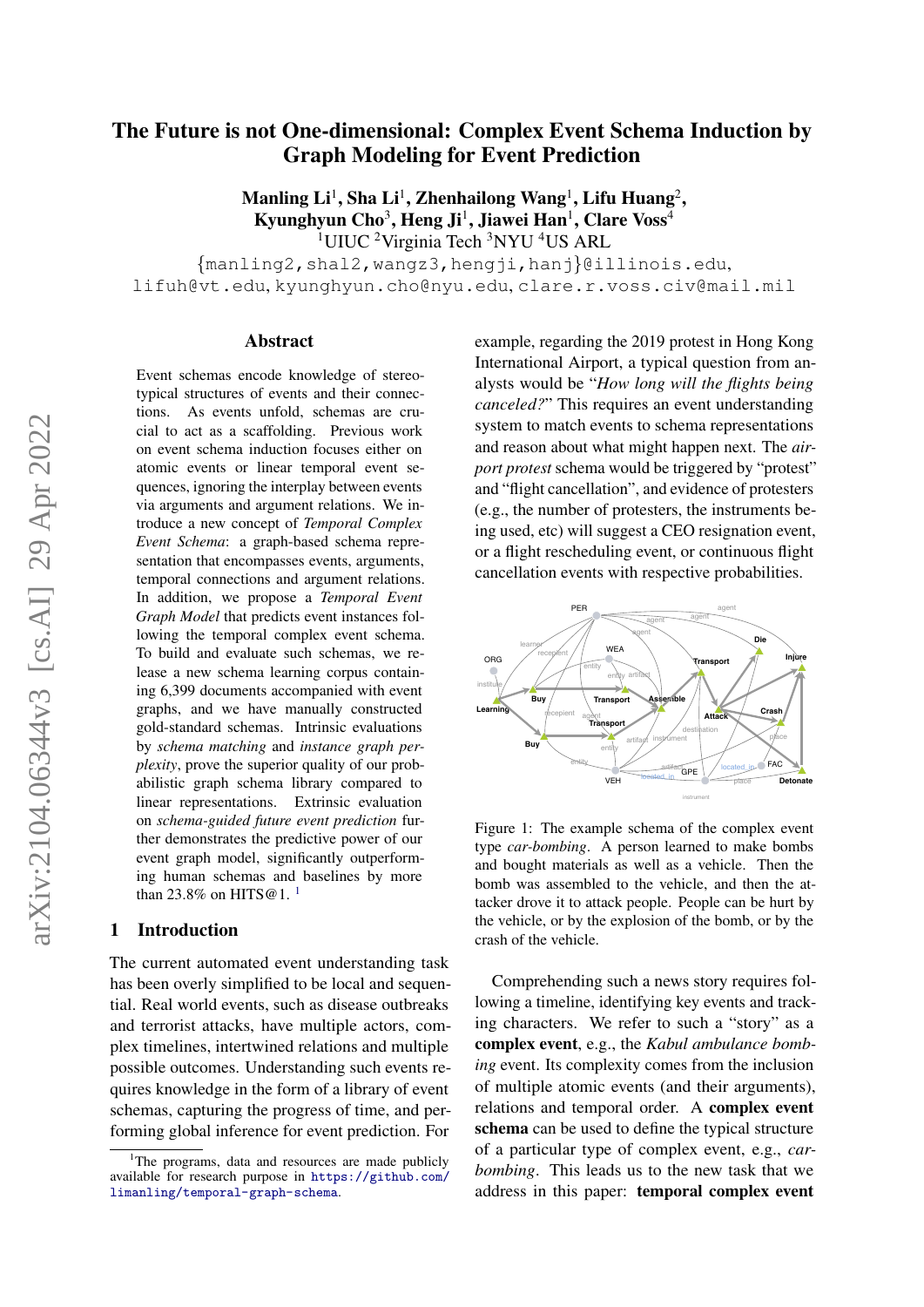schema induction. Figure [1](#page-0-1) shows an example schema about *car-bombing* with multiple temporal dependencies between events. Namely, the occurrence of one event may depend on multiple events. For example, the ASSEMBLE event happens after buying both the bomb materials and the vehicle. Also, there may be multiple events following an event, such as the multiple consequences of the ATTACK event in Figure [1.](#page-0-1) That is to say, "the future is not one-dimensional". Our automatically induced probabilistic complex event schema can be used to forecast event abstractions into the future and thus provide a comprehensive understanding of evolving situations, events, and trends.

For each type of complex event, we aim to induce a schema library that is probabilistic, temporally organized and semantically coherent. Low level atomic event schemas are abundant, and can be part of multiple, sparsely occurring, higher-level schemas. We propose a Temporal Event Graph Model, an auto-regressive graph generation model, to reach this goal. Given a currently extracted event graph, we generate the next event type node with its potential arguments, such as the ARREST event in Figure [2,](#page-2-0) and then propagate edge-aware information following temporal orders. After that, we employ a copy mechanism to generate coreferential arguments, such as the DETAINEE argument is the ATTACKER of the previous ATTACK event, and build relation edges for them, e.g., PART WHOLE relation between the PLACE arguments. Finally, temporal dependencies are determined with argument connections considered, such as the temporal edge showing that ARREST is after ATTACK.

Our generative model serves as both a schema library and a predictive model. Specifically, we can probe the model to generate event graphs unconditionally to obtain a set of schemas. We can also pass partially instantiated graphs to the model and "grow" the graph either forward or backward in time to predict missing events, arguments or relations, both from the past and in the future. We propose a set of schema matching metrics to evaluate the induced schemas by comparing with human-created schemas and show the power of the probabilistic schema in the task of *future event prediction* as an extrinsic evaluation, to predict event types that are likely to happen next.

We make the following novel contributions:

• This is the first work to induce probabilistic temporal graph schemas for complex events across

| Symbol                        | Meaning                                          |
|-------------------------------|--------------------------------------------------|
| $G \in \mathcal{G}$           | Instance graph of a complex event                |
| $S \in \mathcal{S}$           | Schema graph of a complex event type             |
| $e \in \mathcal{E}$           | Event node in an instance graph                  |
| $v\in\mathcal{V}$             | Entity node in an instance graph                 |
| $\langle e_i, e_l \rangle$    | Temporal ordering edge between events $e_i$      |
|                               | and $e_l$ , indicating $e_i$ is before $e_l$     |
| $\langle e_i, a, v_j \rangle$ | Argument edge, indicating $v_j$ plays argu-      |
|                               | ment role $a$ in the event $e_i$                 |
| $\langle v_j, r, v_k \rangle$ | Relation edge between entities $v_i$ and $v_k$ , |
|                               | and $r$ is the relation type                     |
| $\mathcal{A}(e)$              | Argument role set of event e, defined by the     |
|                               | IE ontology                                      |
| $\Phi_{\mathcal{E}}$          | The type set of events                           |
| $\Phi_{\mathcal{V}}$          | The type set of entities                         |
| $\phi(\cdot)$                 | A mapping function from a node to its type       |
| $G_{< i}$                     | Subgraph of G containing events before $e_i$     |
|                               | and their arguments                              |

Table 1: List of symbols

documents, which capture temporal dynamics and connections among individual events through their coreferential or related arguments.

- This is the first application of graph generation methods to induce event schemas.
- This is the first work to use complex event schemas for event type prediction, and also produce multiple hypotheses with probabilities.
- We have proposed a comprehensive set of metrics for both intrinsic and extrinsic evaluations.
- We release a new data set of 6,399 documents with gold-standard schemas annotated manually.

# 2 Problem Formulation

From a set of documents describing a complex event, we construct an **instance graph**  $G$  which contains event nodes  $E$  and entity nodes (argument nodes)  $V$ . There are three types of edges in this graph: (1) event-event edges  $\langle e_i, e_l \rangle$  connecting events that have direct temporal relations; (2) evententity edges  $\langle e_i, a, v_j \rangle$  connecting arguments to the event; and (3) entity-entity edges  $\langle v_i, r, v_k \rangle$  indicating relations between entities. We can construct instance graphs by applying Information Extraction (IE) techniques on an input text corpus. In these graphs, the relation edges do not have directions but temporal edges between events are directional, going from the event before to the event after.

For each complex event type, given a set of instance graphs  $G$ , the goal of schema induction is to generate a schema library  $S$ . In each schema graph S, the nodes are abstracted to the types of events and entities. Figure [1](#page-0-1) is an example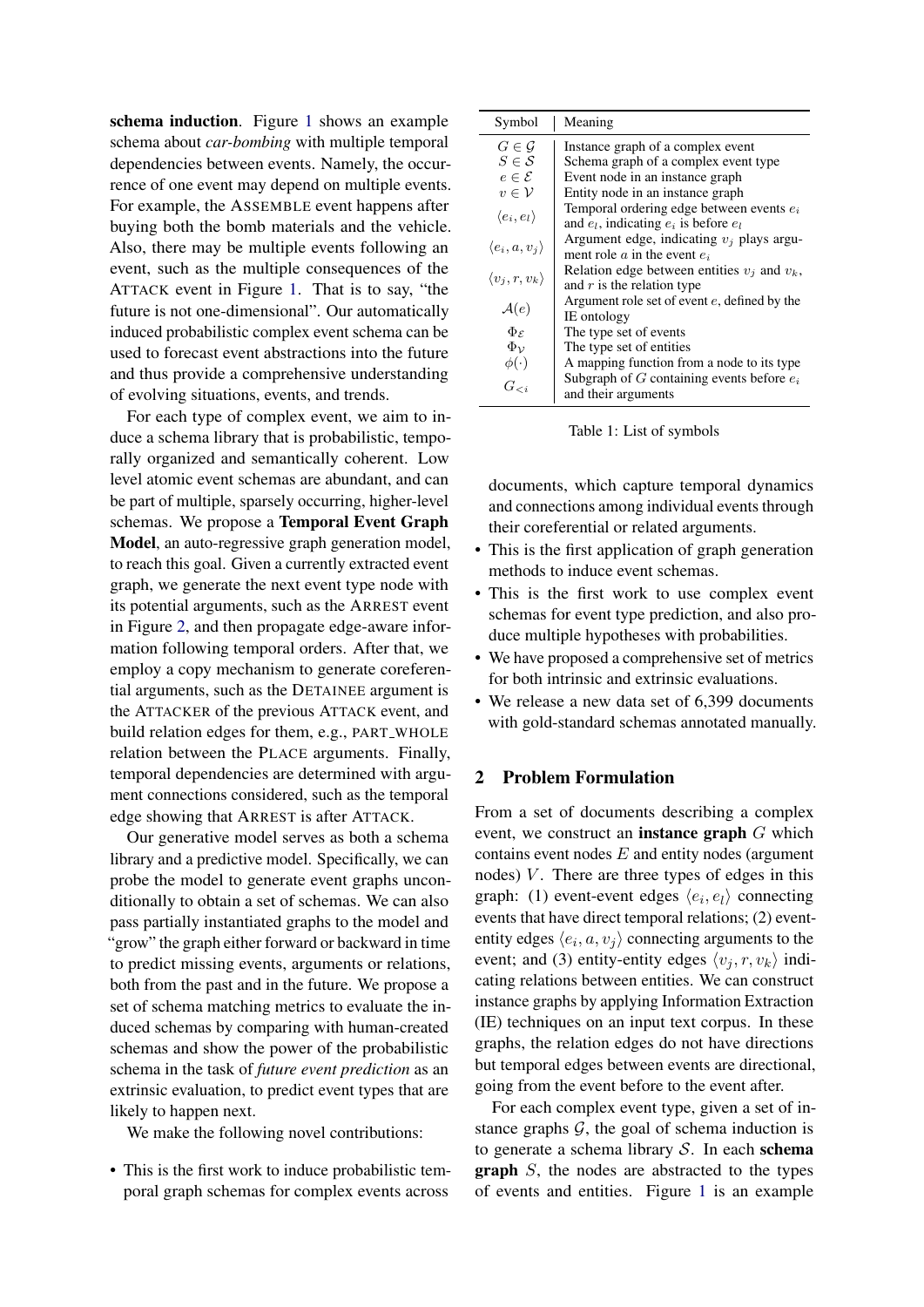<span id="page-2-0"></span>

Figure 2: The generation process of Temporal Event Graph Model.

of schema[2](#page-2-1) for complex event type *car-bombing*. Schema graphs can be regarded as a summary abstraction of instance graphs, capturing the reoccurring structures.

# 3 Our Approach

#### 3.1 Instance Graph Construction

To induce schemas for a complex event type, such as *car-bombing*, we construct a set of instance graphs, where each instance graph is about one complex event, such as *Kabul ambulance bombing*.

We first identify a cluster of documents that describes the same complex event. In this paper, we treat all documents linked to a single Wikipedia page as belonging to the same complex event, detailed in [§4.1.](#page-4-0)

We use OneIE, a state-of-the-art Information Extraction system [\(Lin et al.,](#page-10-0) [2020\)](#page-10-0), to extract entities, relations and events, and then perform crossdocument entity [\(Pan et al.,](#page-10-1) [2015,](#page-10-1) [2017\)](#page-11-0) and event coreference resolution [\(Lai et al.,](#page-9-0) [2021\)](#page-9-0) over the document cluster of each complex event. We further conduct event-event temporal relation extraction [\(Ning et al.,](#page-10-2) [2019;](#page-10-2) [Wen et al.,](#page-11-1) [2021b\)](#page-11-1) to determine the order of event pairs. We run the entire

pipeline following [\(Wen et al.,](#page-11-2)  $2021a$ )<sup>[3](#page-2-2)</sup>, and the detailed extraction performance is reported in the paper.

After extraction, we construct one instance graph for each complex event, where coreferential events or entities are merged. We consider the isolated events as irrelevant nodes in schema induction, so they are excluded from the instance graphs during graph construction. Considering schema graphs focus on type-level abstraction, we use type label and node index to represent each node, ignoring the mention level information in these instance graphs.

# 3.2 Temporal Event Graph Model Overview

Given an instance graph  $G$ , we regard the schema as the hidden knowledge to guide the generation of these graphs. To this end, we propose a temporal event graph model that maximizes the probability of each instance graph, parameterized by  $\prod_{G \in \mathcal{G}} p(G)$ . At each step, based on the previous graph  $G_{\leq i}$ , we predict one event node  $e_i$  with its arguments to generate the next graph  $G_i$ ,

$$
p(G) = \prod_{i=0}^{|\mathcal{E}|} p(G_i | G_{< i}).
$$

<span id="page-2-1"></span><sup>&</sup>lt;sup>2</sup>For simplification purposes, we mention "schema graphs" as "schemas", and "events" in schemas are only "event types".

<span id="page-2-2"></span><sup>3</sup> [https://github.com/RESIN-KAIROS/](https://github.com/RESIN-KAIROS/RESIN-pipeline-public) [RESIN-pipeline-public](https://github.com/RESIN-KAIROS/RESIN-pipeline-public)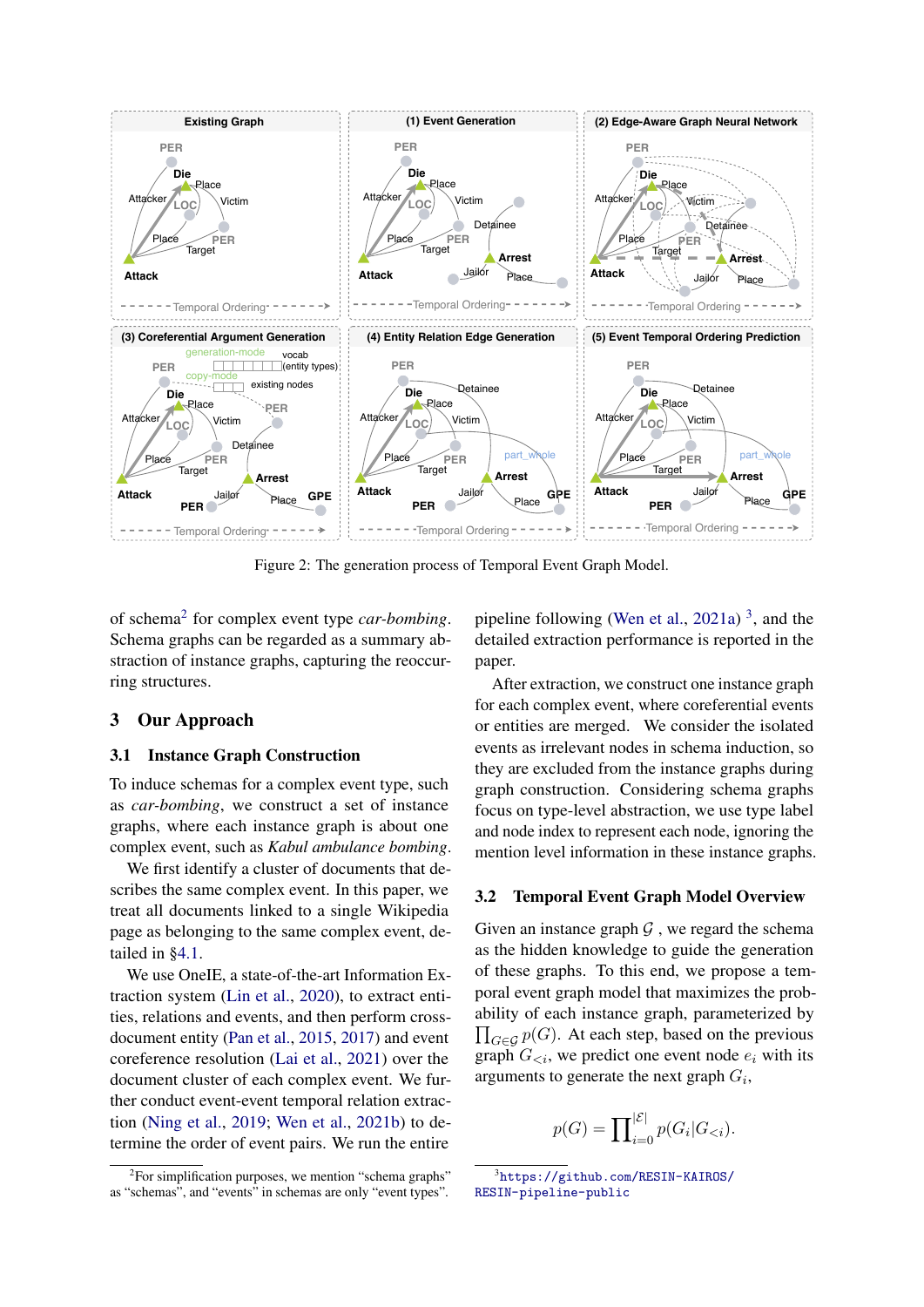We factorize the probability of generating new nodes and edges as:

$$
p(G_i|G_{< i}) = p(e_i|G_{< i}) \prod_{a_j \in \mathcal{A}(e_i)} p(\langle e_i, a_j, v_j \rangle | e_i, a_j)
$$

$$
\prod_{v_k \in G_{< i}} p(\langle v_j, r, v_k \rangle | v_j, v_k) \prod_{e_l \in G_{< i}} p(\langle e_i, e_l \rangle | e_i, e_l). \quad (1)
$$

As shown in Figure [2,](#page-2-0) an event node  $e_i$  is generated first according to the probability  $p(e_i|G_{\leq i})$ . We then add argument nodes based on the IE ontology. We also predict relation  $\langle v_i, r, v_k \rangle$  between the newly generated node  $v_j$  and the existing nodes  $v_k \in G_{\leq i}$ . After knowing the shared and related arguments, we add a final step to predict the temporal relations between the new event  $e_i$  and the existing events  $e_l \in G_{\leq i}$ .

In the traditional graph generation setting, the order of node generation can be arbitrary. However, in our instance graphs, event nodes are connected through temporal relations. We order events as a directed acyclic graph (DAG). Considering each event may have multiple events both "before" and "after", we obtain the generation order by traversing the graph using Breadth-First Search.

We also add dummy START/END event nodes to indicate the starting/ending of the graph generation. At the beginning of the generation process, the graph  $G_0$  has a single start event node  $e_{\text{[SOG]}}$ . We generate  $e_{[EOG]}$  to signal the end of the graph.

#### 3.3 Event Generation

To determine the event type of the newly generated event node  $e_i$ , we apply a graph pooling over all events to get the current graph representation  $g_i$ ,

$$
\boldsymbol{g}_i = \text{Pooling}(\{\boldsymbol{e}_0,\cdots,\boldsymbol{e}_{i-1}\}).
$$

We use bold to denote the latent representations of nodes and edges, which will be initialized as zeros and updated at each generation step via message passing in § [3.4.](#page-3-0) We adopt a mean-pooling operation in this paper. After that, the event type is predicted through a fully connected layer,

$$
p(e_i|G_{< i}) = \frac{\exp(\boldsymbol{W}_{\phi(e_i)}\boldsymbol{g}_i)}{\sum_{\phi' \in \Phi_{\mathcal{E}} \cup [\text{EOG}]} \exp(\boldsymbol{W}_{\phi'}\boldsymbol{g}_i)}.
$$

Once we know the event type of  $e_i$ , we add all of its arguments in  $A(e_i)$  defined in the IE ontology as new entity nodes. For example, in Figure [2,](#page-2-0) the new event  $e_i$  is an ARREST event, so we add three argument nodes for DETAINEE, JAILOR, and PLACE respectively. The edges between these arguments and event  $e_i$  are also added into the graph.

#### <span id="page-3-0"></span>3.4 Edge-Aware Graph Neural Network

We use a Graph Neural Network (GNN) [\(Kipf and](#page-9-1) [Welling,](#page-9-1) [2017\)](#page-9-1) to update node embeddings following the graph structure. Before we run the GNN on the graph, we first add *virtual edges* between the newly generated event and all previous events, and between new entities and previous entities, shown as dashed lines in Figure [2.](#page-2-0) The virtual edges enable the representations of new nodes to aggregate the messages from previous nodes, which has been proven effective in [\(Liao et al.,](#page-10-3) [2019\)](#page-10-3).

To capture rich semantics of edge types, we pass edge-aware messages during graph propagation. An intuitive way is to encode different edge types with different convolutional filters, which is similar to RGCN [\(Schlichtkrull et al.,](#page-11-3) [2018\)](#page-11-3). However, the number of RGCN parameters grows rapidly with the number of edge types and easily becomes unmanageable given the large number of relation types and argument roles in the IE ontology.<sup>[4](#page-3-1)</sup> Instead, we learn a vector representation for each relation type  $r$  and argument role  $a$ . The message passed through each argument edge  $\langle e_i, a, v_j \rangle$  is:

$$
\boldsymbol{m}_{i,j} = \text{ReLU}\left(\boldsymbol{W}_{a}((\boldsymbol{e}_{i} - \boldsymbol{v}_{j}) \parallel \boldsymbol{a})\right),
$$

where  $\parallel$  denotes concatenation operation. Similarly, the message between two entities  $v_i$  and  $v_k$  is:

$$
\boldsymbol{m}_{j,k}=\text{ReLU}\left(\boldsymbol{W}_r((\boldsymbol{v}_j-\boldsymbol{v}_k)\ \|\ \boldsymbol{r})\right).
$$

Considering that the direction of the temporal edge is important, we parametrize the message over this edge by assigning two separate weight matrices to the outgoing and incoming vertices:

$$
\boldsymbol{m}_{i,l}=\text{ReLU}\left(\boldsymbol{W}_{\text{bfr}}\boldsymbol{e}_{i}-\boldsymbol{W}_{\text{aft}}\boldsymbol{e}_{l}\right).
$$

We aggregate the messages using edge-aware attention following [\(Liao et al.,](#page-10-3)  $2019$ ):<sup>[5](#page-3-2)</sup>

$$
\alpha_{i,j} = \sigma(\text{MLP}(e_i - e_j)),
$$

where  $\sigma$  is the sigmoid function, and MLP contains two hidden layers with ReLU nonlinearities.

The event node representation  $e_i$  is then updated using the messages from its local neighbors  $\mathcal{N}(e_i)$ , similar to entity node representations:

$$
\underbrace{e_i \leftarrow \text{GRU}}\left(e_i \mathbin\Vert \sum\nolimits_{j \in \mathcal{N}(e_i)} \alpha_{i,j} \bm{m}_{i,j}\right).
$$

<span id="page-3-1"></span><sup>4</sup>There are 131 edge types according to the fine-grained LDC Schema Learning Ontology.

<span id="page-3-2"></span> ${}^5$ Compared to [\(Liao et al.,](#page-10-3) [2019\)](#page-10-3), we do not use the positional embedding mask because the newly generated nodes have distinct roles.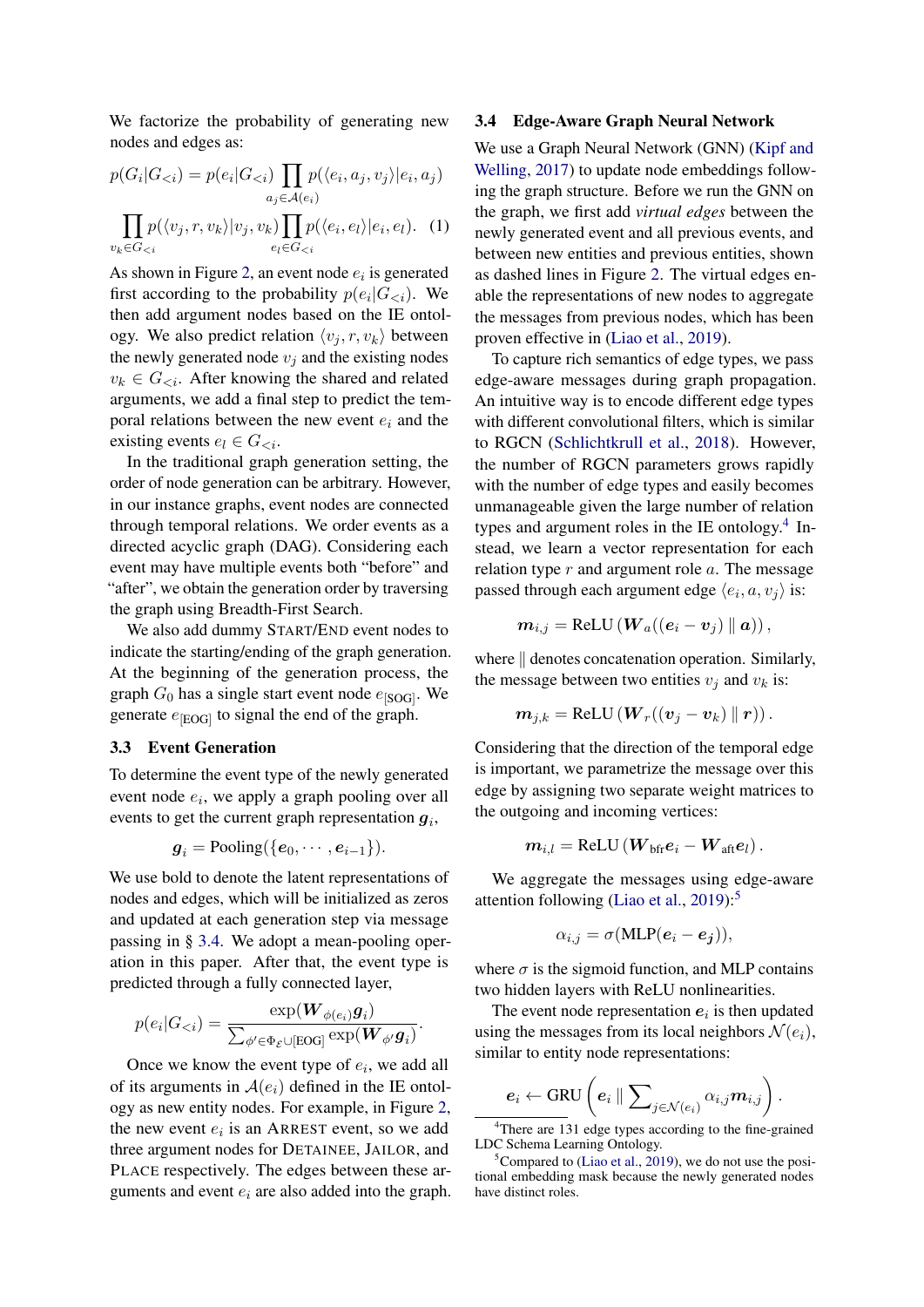#### <span id="page-4-3"></span>3.5 Coreferential Argument Generation

After updating the node representations, we detect the entity type of each argument, and also predict whether the argument is coreferential to existing entities. Inspired by copy mechanism [\(Gu et al.,](#page-9-2) [2016\)](#page-9-2), we classify each argument node  $v_i$  to either a new entity with entity type  $\phi(v_i)$ , or an existing entity node in the previous graph  $G_{\leq i}$ . For example, in Figure [2,](#page-2-0) the DETAINEE should be classified to the existing ATTACKER node, while JAILOR node is classified as PERSON. Namely,

$$
p(\langle e_i, a_j, v_j \rangle | e_i, a_j)
$$
  
= 
$$
\begin{cases} p(\langle e_i, a_j, v_j \rangle, \mathbf{g} | e_i, a_j) & \text{if } v_j \text{ is new,} \\ p(\langle e_i, a_j, v_j \rangle, \mathbf{c} | e_i, a_j) & \text{otherwise,} \end{cases}
$$

where  $p(\langle e_i, a_j, v_j \rangle, g|e_i, a_j)$  is the generation probability, classifying the new node to its entity type  $\phi(v_i)$ :

$$
p(\langle e_i, a_j, v_j \rangle, \mathbf{g} | e_i, a_j) = \exp(\boldsymbol{W}_{\phi(v_j)} \boldsymbol{v}_j) / Z
$$

The copy probability  $p(\langle e_i, a_j, v_j \rangle, \mathsf{c}|e_i, a_j)$  selects the coreferential entity  $v$  from the entities in existing graph, denoted by  $V_{\leq i}$ ,

$$
p(\langle e_i, a_j, v_j \rangle, \mathsf{c} | e_i, a_j) = \exp(\mathbf{W}_v \mathbf{v}_j) / Z.
$$

Here,  $Z$  is the shared normalization term,

$$
Z = \sum\nolimits_{\phi' \in \Phi_{\mathcal{V}}} \exp(\boldsymbol{W}_{\phi'} \boldsymbol{v}_j) + \sum\nolimits_{v' \in V_{\leq i}} \exp(\boldsymbol{W}_{v'} \boldsymbol{v}_j)
$$

If determined to copy, we merge coreferential entities in the graph.

## <span id="page-4-4"></span>3.6 Entity Relational Edge Generation

In this phase, we determine the *virtual edges* to be kept and assign relation types to them, such as PARTWHOLE relation in Figure [2.](#page-2-0) We model the relation edge generation probability as a categorical distribution over relation types, and add [O] (OTHER) to the typeset  $R$  to represent that there is no relation edge:

$$
p(\langle v_j, r, v_k \rangle | v_j, v_k) = \frac{\exp(\text{MLP}_r(\boldsymbol{v}_j - \boldsymbol{v}_k))}{\sum\limits_{r' \in \mathcal{R} \cup [\text{O}]} \exp(\text{MLP}_{r'}(\boldsymbol{v}_j - \boldsymbol{v}_k))}
$$

We use two hidden layers with ReLU activation functions to implement the MLP.

## 3.7 Event Temporal Ordering Prediction

To predict the temporal dependencies between the new events and existing events, we connect them through temporal edges, as shown in Figure [2.](#page-2-0) These edges are critical for message passing in predicting the next event. We build temporal edges in the last phase of generation, since it relies on the shared and related arguments. Considering that temporal edges are interdependent, we model the generation probability as a mixture of Bernoulli distributions following [\(Liao et al.,](#page-10-3) [2019\)](#page-10-3):

$$
p(\langle e_i, e_l \rangle | e_i, e_l) = \sum_b \gamma_b \theta_{b,i,l},
$$
  
\n
$$
\gamma_1, \dots, \gamma_B = \text{Softmax}\left(\sum_{i,l} \text{MLP}(e_i - e_l)\right),
$$
  
\n
$$
\theta_{1,i,l}, \dots, \theta_{B,i,l} = \sigma \left(\text{MLP}_{\theta}(e_i - e_l)\right),
$$

where  $B$  is the number of mixture components. When  $B = 1$ , the distribution degenerates to factorized Bernoulli, which assumes the independence of each potential temporal edge conditioned on the existing graph.

#### 3.8 Training and Schema Decoding

We train the model by optimizing the negative loglikelihood loss,

$$
\mathcal{L} = \sum_{G \in \mathcal{G}_{\text{train}}} -\log_2 p(G).
$$

To compose the schema library for each complex event scenario, we construct instance graphs from related documents to learn a graph model, and then obtain the schema using greedy decoding.

#### 4 Evaluation Benchmark

#### <span id="page-4-0"></span>4.1 Dataset

We conduct experiments on two datasets for both the general scenario and a more specific scenario. We adopt the DARPA KAIROS $<sup>6</sup>$  $<sup>6</sup>$  $<sup>6</sup>$  ontology, a newly</sup> defined fine-grained ontology for Schema Learning, with 24 entity types, 46 relation types, 67 event types, and 85 argument roles.<sup>[7](#page-4-2)</sup> Our schema induction method does not rely on any specific ontology, only the IE system is trained on a given ontology to create the instance event graphs.

General Schema Learning Corpus: The Schema Learning Corpus, released by LDC (LDC2020E25), includes 82 types of complex events, such as *Disease Outbreak*, *Presentations* and *Shop Online*.

<span id="page-4-1"></span><sup>6</sup> [https://github.com/NextCenturyCorporation/](https://github.com/NextCenturyCorporation/kairos-pub/tree/master/data-format/ontology) [kairos-pub/tree/master/data-format/ontology](https://github.com/NextCenturyCorporation/kairos-pub/tree/master/data-format/ontology)

<span id="page-4-2"></span><sup>&</sup>lt;sup>7</sup>The ontology has been released in LDC2020E25.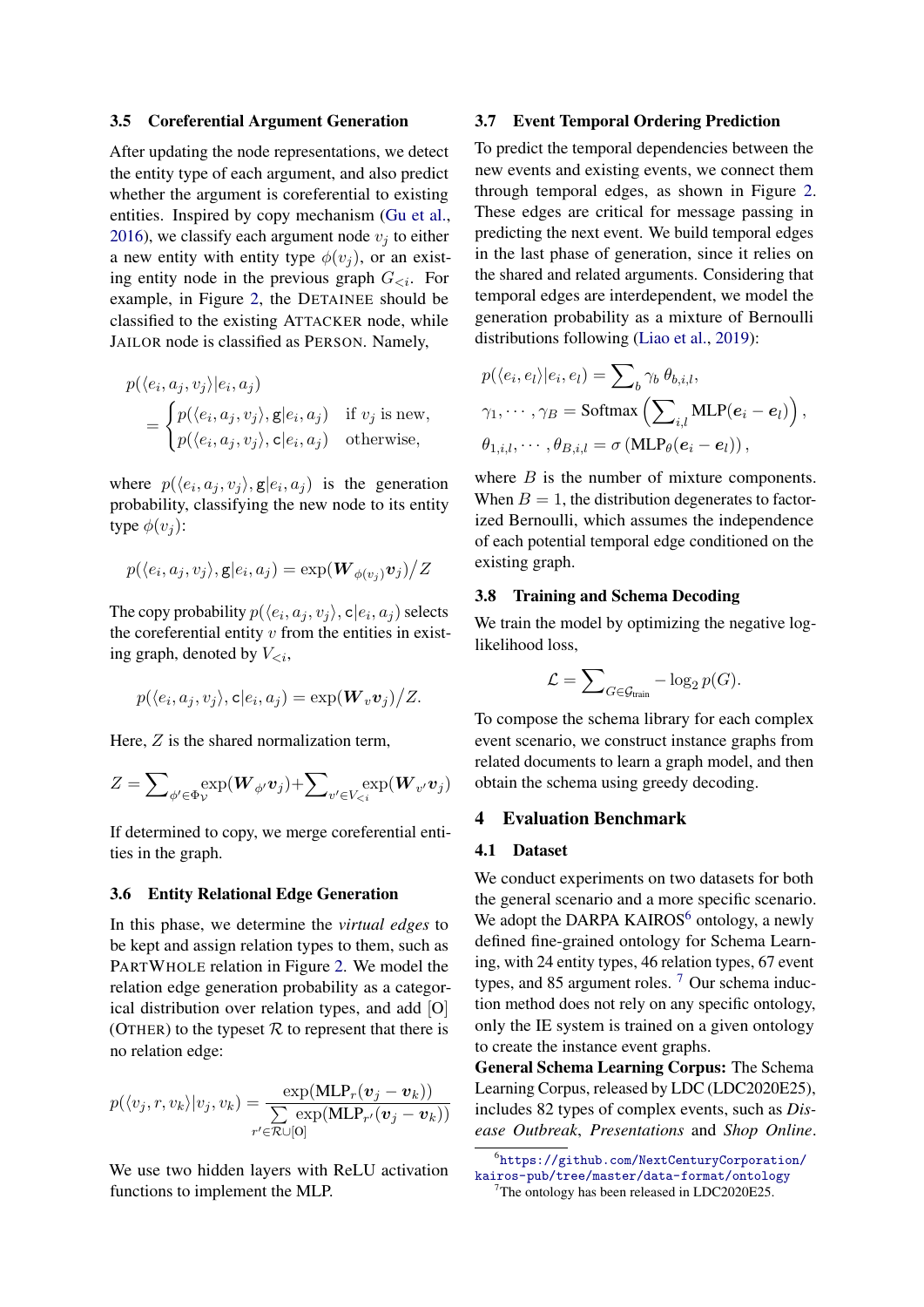Each complex event is associated with a set of source documents. This data set also includes ground-truth schemas created by LDC annotators, which were used for our intrinsic evaluation.

| <b>Dataset</b> | Split                                    |                 | #doc #graph #event |                         | #arg                               | #rel                        |
|----------------|------------------------------------------|-----------------|--------------------|-------------------------|------------------------------------|-----------------------------|
| General        | Train<br>Dev<br><b>Test</b>              | 451<br>83<br>83 | 451<br>83<br>83    | 6.040<br>1,044<br>1.211 | 10,720<br>1,762<br>2.112           | 6,858<br>1,112<br>1,363     |
| <b>IED</b>     | <b>Train</b> 5,247<br>Dev<br><b>Test</b> | 575<br>577      | 343<br>42<br>45    | 4.661<br>5.089          | 41,672 136,894<br>15,404<br>16.721 | 122,846<br>13,320<br>14.054 |

Table 2: Data statistics. Each instance graph is about one complex event.

IED Schema Learning Corpus: The same type of complex events may have many variants, which depends on the different types of conditions and participants. In order to evaluate our model's capability at capturing uncertainty and multiple hypotheses, we decided to dive deeper into one scenario and chose the *improvised explosive device (IED)* as our case study. We first collected Wikipedia articles that describe 4 types of complex events, i.e., *Car-bombing IED*, *Drone Strikes IED*, *Suicide IED* and *General IED*. Then we followed [\(Li et al.,](#page-9-3) [2021\)](#page-9-3) to exploit the external links to collect the additional news documents with the corresponding complex event type.

The ground-truth schemas for this IED corpus are created manually, through a schema curation tool [\(Mishra et al.,](#page-10-4) [2021\)](#page-10-4). Only one human schema graph was created for each complex event type, resulting in 4 schemas. In detail, for each complex event type, we presented example instance graphs and the ranked event sequences to annotators to create human (ground truth) schemas. The event sequences are generated by traversing the instance graphs, and then sorted by frequency and the number of arguments. Initially we assigned three annotators (IE experts) to each create a version of the schema and then the final schema was merged through discussion. After that, two annotators (linguists) performed a two-pass revision. Human curation focuses on merging and trimming steps by validating them using the reference instance graphs. Also, temporal dependencies between steps were further refined, and coreferential entities and their relations were added during the curation process. To avoid bias from the event sequences, linguists in the second round revision were not presented with the event sequences. All annotators were trained and disagreements were resolved through discussion.

# 4.2 Schema Matching Evaluation

We compare the generated schemas with the ground truth schemas based on the overlap between them. The following evaluation metrics were employed:<sup>[8](#page-5-0)</sup> Event Match: A good schema must contain the events crucial to the complex event scenario. *Fscore* is used to compute the overlap of event nodes. Event Sequence Match: A good schema is able to track events through a timeline. So we obtain event sequences following temporal order, and evaluate *F-score* on the overlapping sequences of lengths  $l = 2$  and  $l = 3$ .

Event Argument Connection Match: Our complex event graph schema includes entities and their relations and captures how events are connected through arguments, in addition to their temporal order. We categorize these connections into three categories: (1) two events are connected by shared arguments; (2) two events have related arguments, i.e., their arguments are connected through entity relations; (3) there are no direct connections between two events. For every pair of overlapped events, we calculate *F-score* based on whether these connections are predicted correctly. The human schemas of the General dataset do not contain arguments and the relations between arguments, so we only compute this metric for the IED dataset.

### 4.3 Instance Graph Perplexity Evaluation

To evaluate our temporal event graph model, we compute the *instance graph perplexity* by predicting the instance graphs in the test set,

$$
PP = 2^{-\frac{1}{|\mathcal{G}_{\text{test}}|}} \sum_{G \in \mathcal{G}_{\text{test}}} \log_2 p(G)
$$
 (1)

We calculate the *full perplexity* for the entire graph using Equation (1), and *event perplexity* using only event nodes, emphasizing the importance of correctly predicting events.

#### 4.4 Schema-Guided Event Prediction

To explore schema-guided probabilistic reasoning and prediction, we perform an extrinsic evaluation of event prediction. Different from traditional event prediction tasks, the temporal event graphs contain arguments with relations, and there are

<span id="page-5-0"></span><sup>&</sup>lt;sup>8</sup>We cannot use graph matching to compare between baselines and our approach due to the difference in the graph structures being modeled.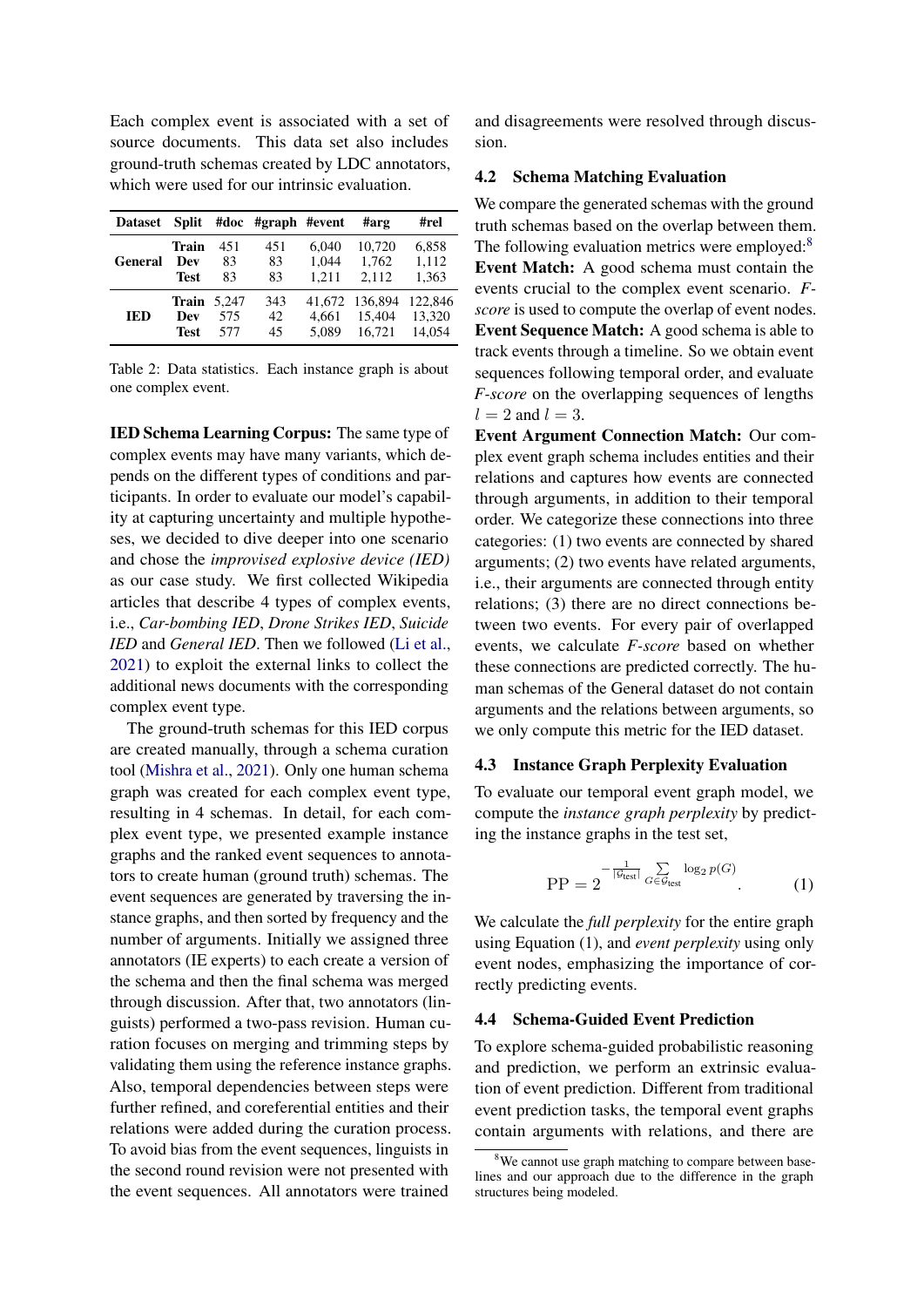type labels assigned to nodes and edges. We create a graph-based event prediction dataset using our testing graphs. The task aims to predict ending events of each graph, i.e., events that have no future events after it. An event is predicted correctly if its event type matches one of the ending events in the graph. Considering that there can be multiple ending events in one instance graph, we rank event type prediction scores and adopt *MRR (Mean Reciprocal Rank)* and *HITS@1* as evaluation metrics.

# 5 Experiments

# 5.1 Experiment Setting

Baseline 1: Event Language Model [\(Rudinger](#page-11-4) [et al.,](#page-11-4) [2015;](#page-11-4) [Pichotta and Mooney,](#page-11-5) [2016\)](#page-11-5) is the state-of-the-art event schema induction method. It learns the probability of temporal event sequences, and the event sequences generated from event language model are considered as schemas.

Baseline 2: Sequential Pattern Mining [\(Pei et al.,](#page-11-6) [2001\)](#page-11-6) is a classic algorithm for discovering common sequences. We also attach arguments and their relations as extensions to the pattern. Considering that the event language model baseline cannot handle multiple arguments and relations, we add sequential pattern mining for comparison. The frequent patterns mined are considered as schemas.

Reference: Human Schema is added as a baseline in the extrinsic task of event prediction. Since human-created schemas are highly accurate but not probabilistic, we want to evaluate their limits at predicting events in the extrinsic task. We match schemas to instances and fill in the matched type. Ablation Study: Event Graph Model w/o Argument Generation is included as a variant of our model in which we remove argument generation ([§3.5](#page-4-3) and [§3.6\)](#page-4-4). It learns to generate a graph containing only event nodes with their temporal relations, aiming to verify whether incorporating argument information helps event modeling.

# 5.2 Implementation Details

Training Details. For our event graph model, the representation dimension is 128, and we use a 2-layer GNN. The value of  $B$  is 2. The number of mixture components in temporal classifier is 2. The learning rate is 1e-4. To train event language model baseline, instead of using LSTM-based architecture following [\(Pichotta and Mooney,](#page-11-5) [2016\)](#page-11-5), we adopt the state-of-the-art auto-regressive language XLNet [\(Yang et al.,](#page-11-7) [2019\)](#page-11-7). In detail, we

first linearize the graph using topological sort, and then train  $XLNet<sup>9</sup>$  $XLNet<sup>9</sup>$  $XLNet<sup>9</sup>$  using the dimension of 128 (the same as our temporal event graph model), and the number of layers is 3. The learning rate is 1e-4. We select the best model on the validation set. Both of our model and event language model baseline are trained on one Tesla V100 GPU with 16GB DRAM. For sequential pattern mining, we perform random walk, starting from every node in instance graphs and ending at sink nodes, to obtain event type sequences, and then apply PrefixSpan [\(Pei](#page-11-6) [et al.,](#page-11-6) [2001\)](#page-11-6)  $10$  to rank sequential patterns.

Evaluation Details. To compose the schema library, we use the first ranked sequence as the schema for these two models. To perform event prediction using baselines, we traverse the input graph to obtain event type sequences, and conduct prediction on all sequences to produce an averaged score. For human schemas, we first linearize them and the input graphs, and find the longest common subsequence between them.

# 5.3 Results and Analysis

Intrinsic Evaluation. In Table [3,](#page-7-0) the significant gain on *event match* demonstrates the ability of our graph model to keep salient events. On *sequence match*, our approach achieves larger performance gain compared to baselines when the path length l is longer. It implies that the proposed model is capable of capturing longer and wider temporal dependencies. In the case of *connection match*, only sequential pattern mining in the baselines can predict connections between events. When compared against sequential pattern mining, our generation model significantly performs better since it considers the inter-dependency of arguments and encodes them with graph structures.

Extrinsic Evaluation. On the task of schemaguided event prediction, our graph model obtains significant improvement (see Table [4.](#page-7-1)) The low performance of human schema demonstrates the importance of probabilistically modeling schemas to support downstream tasks. Take Figure [3](#page-7-2) as an example. Human schemas produce incorrect event types such as TRAILHEARING, since it matches the sequence ATTACK→DIE→TRAILHEARING, incapable of capturing the inter-dependencies between sequences. However, our model is able to customize the prediction to the global context of the input

<span id="page-6-1"></span><span id="page-6-0"></span><sup>9</sup> <https://github.com/huggingface>

<sup>10</sup>[https://github.com/chuanconggao/](https://github.com/chuanconggao/PrefixSpan-py) [PrefixSpan-py](https://github.com/chuanconggao/PrefixSpan-py)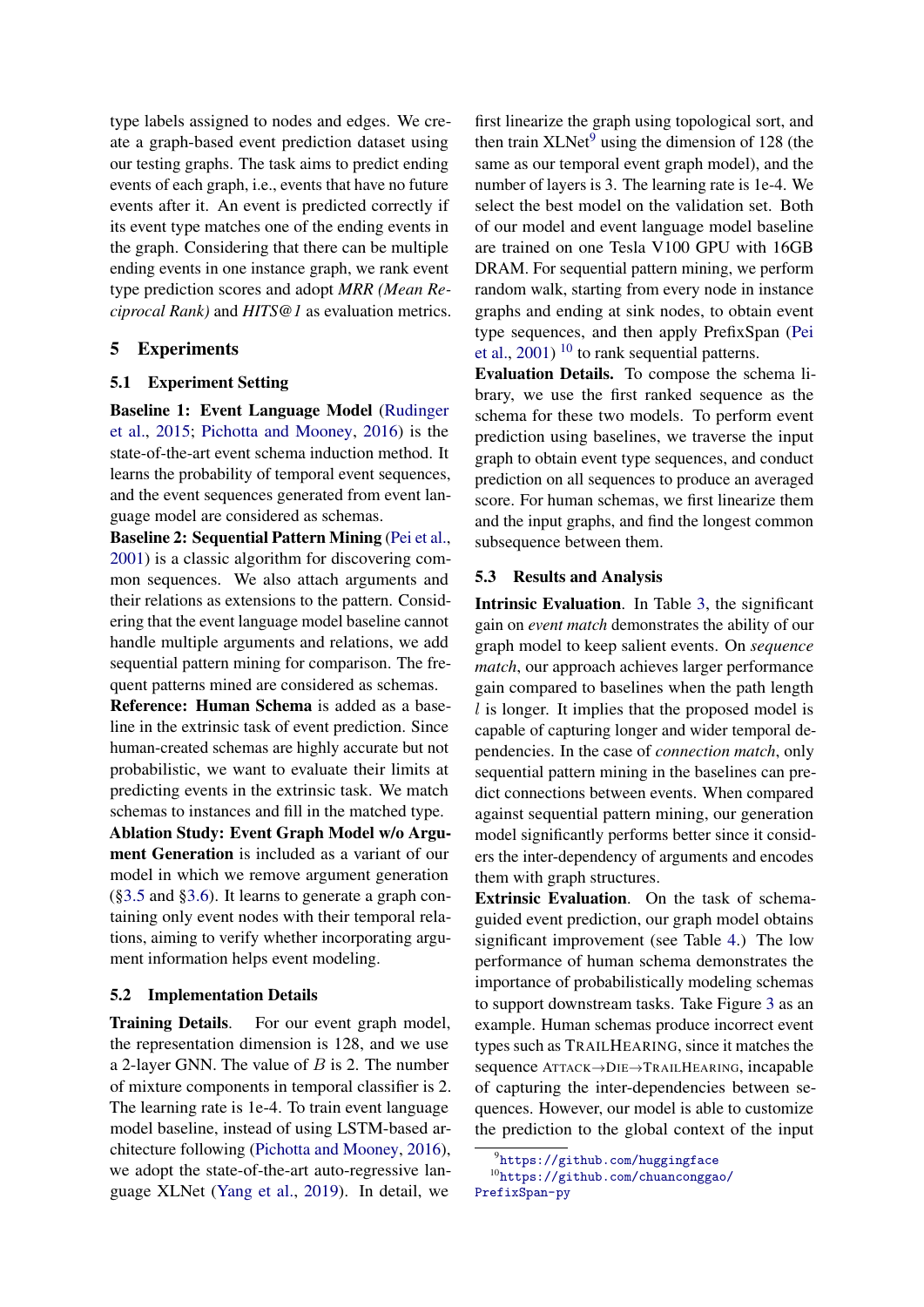<span id="page-7-0"></span>

| <b>Dataset</b> | Model                                              | Event<br>Match | $l=2$          | <b>Sequence Match</b><br>$l=3$ | <b>Connection</b><br><b>Match</b> | Event<br><b>Perplexity</b> | Full<br><b>Perplexity</b> |
|----------------|----------------------------------------------------|----------------|----------------|--------------------------------|-----------------------------------|----------------------------|---------------------------|
| General        | Event Language Model<br>Sequential Pattern Mining  | 54.76<br>49.18 | 22.87<br>20.31 | 8.61<br>7.37                   |                                   |                            |                           |
|                | <b>Event Graph Model</b>                           | 58.15          | 24.79          | 9.18                           | $\overline{\phantom{a}}$          | 24.25                      | -<br>137.18               |
|                | w/o ArgumentGeneration                             | 56.96          | 22.47          | 8.21                           |                                   | 68.59                      |                           |
| <b>IED</b>     | Event Language Model                               | 49.15          | 17.77          | 5.32                           |                                   |                            |                           |
|                | Sequential Pattern Mining                          | 47.91          | 18.39          | 4.79                           | 5.41                              |                            | -                         |
|                | <b>Event Graph Model</b><br>w/o ArgumentGeneration | 59.73<br>55.01 | 21.51<br>18.24 | 7.81<br>6.67                   | 10.67                             | 39.39<br>51.98             | 168.89                    |

Table 3: Intrinsic evaluation results, including schema matching F1 score (%) and instance graph perplexity.

<span id="page-7-1"></span>

| Dataset   Model |                                                                          | <b>MRR</b>              | HITS@1                  |
|-----------------|--------------------------------------------------------------------------|-------------------------|-------------------------|
| General         | Event Language Model<br><b>Sequential Pattern Mining</b><br>Human Schema | 0.367<br>0.330<br>0.173 | 0.497<br>0.478<br>0.205 |
|                 | <b>Event Graph Model</b><br>w/o ArgumentGeneraion                        | 0.401<br>0.392          | 0.520<br>0.509          |
| IED             | Event Language Model<br><b>Sequential Pattern Mining</b><br>Human Schema | 0.169<br>0.138<br>0.072 | 0.513<br>0.378<br>0.222 |
|                 | <b>Event Graph Model</b><br>w/o ArgumentGeneraion                        | 0.224<br>0.210          | 0.741<br>0.734          |

Table 4: Schema-guided event prediction performance.

graph, and take into account that there is no AR-REST event or justice-related events in the input graph. Also, the human schema fails to predict INJURE and ATTACK, because it relies on the exact match of event sequences of lengths  $l \geq 2$ , and cannot handle the variants of sequences. This problem can be solved by our probabilistic schema, via modeling the prediction probability conditioned on the existing graph. For example, even though AT-TACK mostly happens before DIE, we learn that ATTACK might repeat after DIE event if there are multiple ATTACK and DETONATE in the existing graph, which means the complex event is about a series of conflict events.

Ablation Study. Removing argument generation ("w/o ArgumentGeneration") generally lowers the performance on all evaluation tasks, since it ignores the coreferential arguments and their relations, but relies solely on the overly simplistic temporal order to connect events. This is especially apparent from the instance graph perplexity in Table [3.](#page-7-0)

Learning Corpus Size. An average of 113 instance graphs is used for each complex event type

<span id="page-7-2"></span>

Figure 3: An event prediction example (IED scenario).

in the IED scenario, and 383 instance graphs to learn the schema model in the General scenario. The better performance on the IED dataset in Table [3](#page-7-0) shows that the number of instance graphs increases the schema induction performance.

Effect of Information Extraction Errors. Based on the error analysis for schemas induced in Table 1, the effect of extraction errors can be categorized into: (1) temporal ordering errors: 43.3%; (2) missing events: 34.4%; (3) missing coreferential events: 8.8%; (4) incorrect event type: 7.7%; (5) missing coreferential arguments: 5.5%. However, even on automatically extracted event graphs with extraction errors, our model significantly performs better on event prediction compared to humanconstructed schemas, as shown in Table 4. It demonstrates that our schema induction method is robust and effective to support downstream tasks, even when only provided with noisy data with extraction errors.

# 6 Related Work

The definition of a *complex event schema* separates us from related lines of work, namely *schema induction* and *script learning*. Previous work on *schema induction* aims to characterize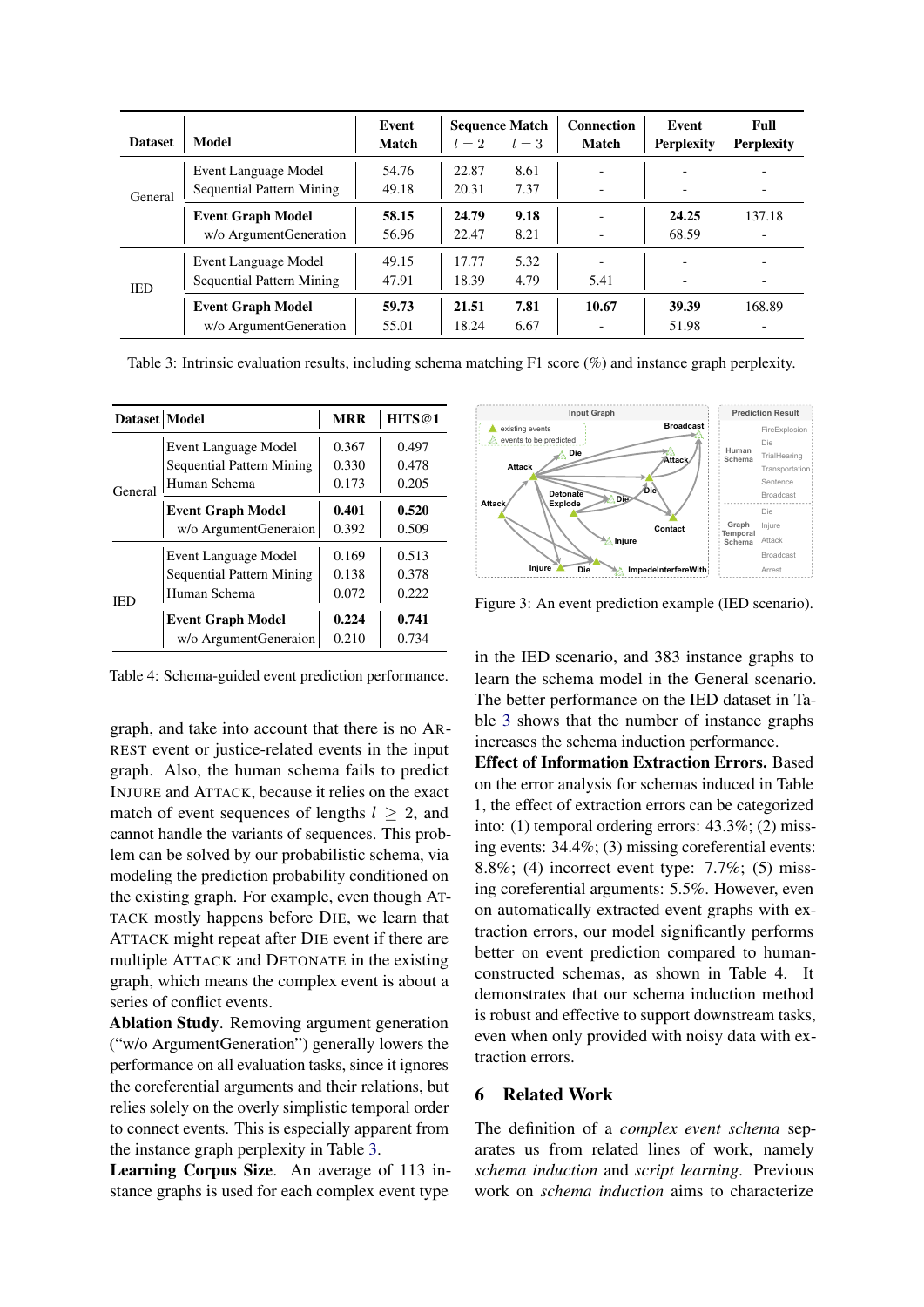event triggers and participants of individual atomic events [\(Chambers,](#page-8-0) [2013;](#page-8-0) [Cheung et al.,](#page-9-4) [2013;](#page-9-4) [Nguyen et al.,](#page-10-5) [2015;](#page-10-5) [Sha et al.,](#page-11-8) [2016;](#page-11-8) [Yuan et al.,](#page-12-0) [2018\)](#page-12-0), ignoring inter-event relations. Work on *script learning*, on the other hand, originally limited attention to event chains with a single protagonist [\(Chambers and Jurafsky,](#page-8-1) [2008,](#page-8-1) [2009;](#page-9-5) [Rudinger](#page-11-4) [et al.,](#page-11-4) [2015;](#page-11-4) [Jans et al.,](#page-9-6) [2012;](#page-9-6) [Granroth-Wilding and](#page-9-7) [Clark,](#page-9-7) [2016\)](#page-9-7) and later extended to multiple participants [\(Pichotta and Mooney,](#page-11-9) [2014,](#page-11-9) [2016;](#page-11-5) [Weber](#page-11-10) [et al.,](#page-11-10) [2018\)](#page-11-10). Recent efforts rely on distributed representations encoded from the compositional nature of events [\(Modi,](#page-10-6) [2016;](#page-10-6) [Granroth-Wilding](#page-9-7) [and Clark,](#page-9-7) [2016;](#page-9-7) [Weber et al.,](#page-11-10) [2018,](#page-11-10) [2020;](#page-11-11) [Zhang](#page-12-1) [et al.,](#page-12-1) [2020\)](#page-12-1), and language modeling [\(Rudinger](#page-11-4) [et al.,](#page-11-4) [2015;](#page-11-4) [Pichotta and Mooney,](#page-11-5) [2016;](#page-11-5) [Peng](#page-11-12) [and Roth,](#page-11-12) [2016\)](#page-11-12). All of these methods still assume that events follow linear order in a single chain. They also overlook the relations between participants which are critical for understanding the complex event. However, we induce a comprehensive event graph schema, capturing both the temporal dependency and the multi-hop argument dependency across events.

Our recent work on event graph schema induction [\(Li et al.,](#page-9-8) [2020\)](#page-9-8) only considers the connections between a pair of two events. Similarly, their event prediction task is designed to automatically generate a missing event (e.g., a word sequence) given a single or a sequence of prerequisite events [\(Nguyen](#page-10-7) [et al.,](#page-10-7) [2017;](#page-10-7) [Hu et al.,](#page-9-9) [2017;](#page-9-9) [Li et al.,](#page-10-8) [2018b;](#page-10-8) [Kiy](#page-9-10)[omaru et al.,](#page-9-10) [2019;](#page-9-10) [Lv et al.,](#page-10-9) [2019\)](#page-10-9), or predict a pre-condition event given the current events [\(Kwon](#page-9-11) [et al.,](#page-9-11) [2020\)](#page-9-11). In contrast, we leverage the automatically discovered temporal event schema as guidance to forecast the future events.

Existing script annotations [\(Chambers and Ju](#page-8-1)[rafsky,](#page-8-1) [2008,](#page-8-1) [2010;](#page-9-12) [Modi et al.,](#page-10-10) [2016;](#page-10-10) [Wanzare](#page-11-13) [et al.,](#page-11-13) [2016;](#page-11-13) [Mostafazadeh et al.,](#page-10-11) [2016a,](#page-10-11)[b;](#page-10-12) [Kwon](#page-9-11) [et al.,](#page-9-11) [2020\)](#page-9-11) cannot support a comprehensive graph schema induction due to the missing of critical event graph structures, such as argument relations. Furthermore, in real-world applications, complex event schemas are expected to be induced from large-scale historical data, which is not feasible to annotate manually. We propose a data-driven schema induction approach, and choose to use IE systems instead of using manual annotation, to induce schemas that are robust and can tolerate extraction errors.

Our work is also related to recent advances in

modeling and generation of graphs [\(Li et al.,](#page-10-13) [2018a;](#page-10-13) [Jin et al.,](#page-9-13) [2018;](#page-9-13) [Grover et al.,](#page-9-14) [2019;](#page-9-14) [Simonovsky](#page-11-14) [and Komodakis,](#page-11-14) [2018;](#page-11-14) [Liu et al.,](#page-10-14) [2019;](#page-10-14) [Fu et al.,](#page-9-15) [2020;](#page-9-15) [Dai et al.,](#page-9-16) [2020;](#page-9-16) [You et al.,](#page-11-15) [2018;](#page-11-15) [Liao et al.,](#page-10-3) [2019;](#page-10-3) [Yoo et al.,](#page-11-16) [2020;](#page-11-16) [Shi et al.,](#page-11-17) [2020\)](#page-11-17). We are the first to perform graph generation on event graphs.

# 7 Conclusions and Future Work

We propose a new task to induce *temporal complex event schemas*, which are capable of representing multiple temporal dependencies between events and their connected arguments. We induce such schemas by learning an *event graph model*, a deep auto-regressive model, from the automatically extracted instance graphs. Experiments demonstrate the model's effectiveness on both intrinsic evaluation and the downstream task of schema-guided event prediction. These schemas can guide our understanding and ability to make predictions with respect to what might happen next, along with background knowledge including location-, and participant-specific and temporally ordered event information. In the future, we plan to extend our framework to hierarchical event schema induction, as well as event and argument instance prediction.

#### Acknowledgement

This research is based upon work supported by U.S. DARPA KAIROS Program Nos. FA8750-19-2- 1004 and Air Force No. FA8650-17-C-7715. The views and conclusions contained herein are those of the authors and should not be interpreted as necessarily representing the official policies, either expressed or implied, of DARPA, or the U.S. Government. The U.S. Government is authorized to reproduce and distribute reprints for governmental purposes notwithstanding any copyright annotation therein.

#### References

- <span id="page-8-0"></span>Nathanael Chambers. 2013. [Event schema induction](https://www.aclweb.org/anthology/D13-1185) [with a probabilistic entity-driven model.](https://www.aclweb.org/anthology/D13-1185) In *Proceedings of the 2013 Conference on Empirical Methods in Natural Language Processing*, pages 1797–1807, Seattle, Washington, USA. Association for Computational Linguistics.
- <span id="page-8-1"></span>Nathanael Chambers and Dan Jurafsky. 2008. [Unsuper](https://www.aclweb.org/anthology/P08-1090)[vised learning of narrative event chains.](https://www.aclweb.org/anthology/P08-1090) In *Proceedings of ACL-08: HLT*, pages 789–797, Columbus, Ohio. Association for Computational Linguistics.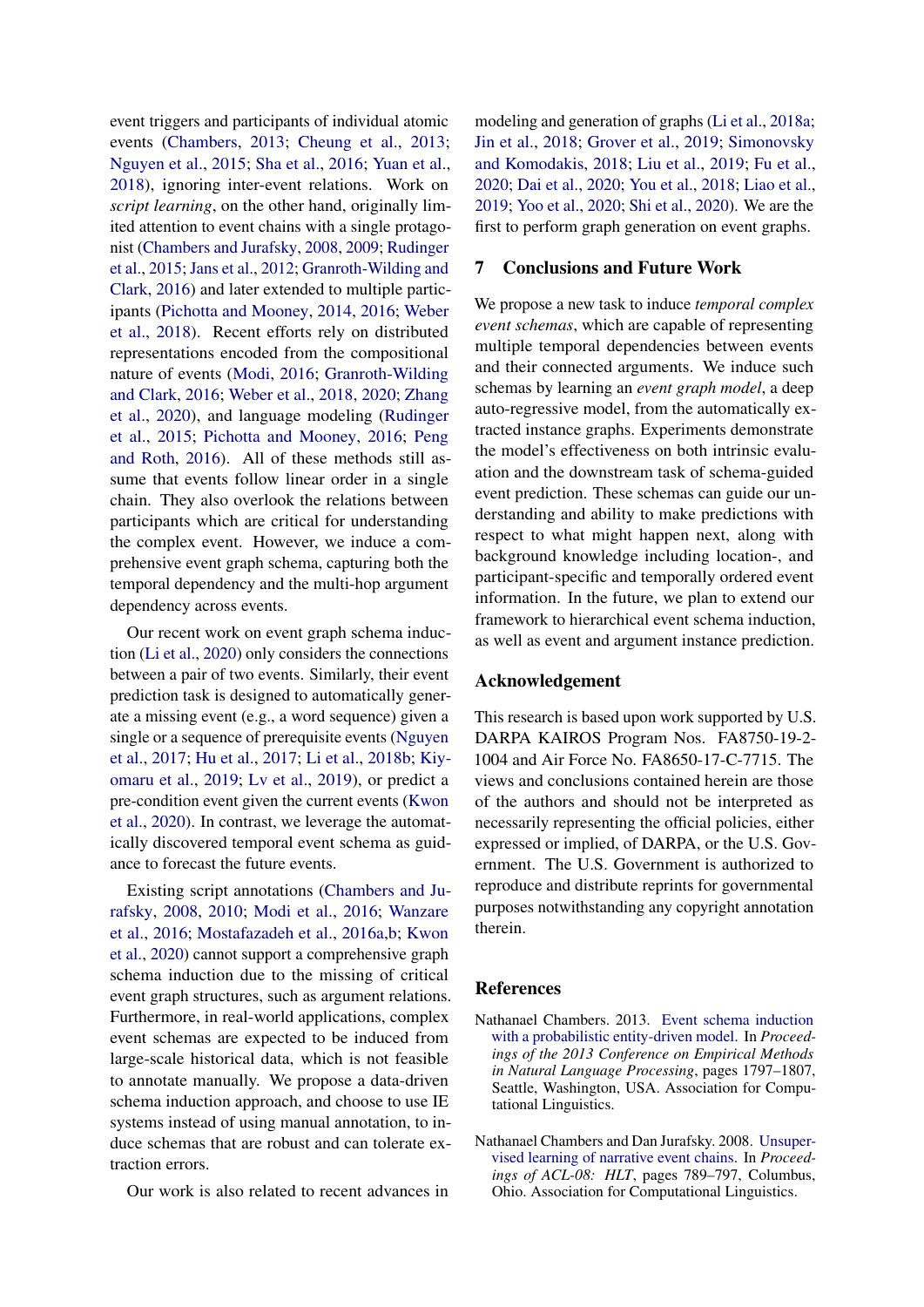- <span id="page-9-5"></span>Nathanael Chambers and Dan Jurafsky. 2009. [Unsu](https://www.aclweb.org/anthology/P09-1068)[pervised learning of narrative schemas and their par](https://www.aclweb.org/anthology/P09-1068)[ticipants.](https://www.aclweb.org/anthology/P09-1068) In *Proceedings of the Joint Conference of the 47th Annual Meeting of the ACL and the 4th International Joint Conference on Natural Language Processing of the AFNLP*, pages 602–610, Suntec, Singapore. Association for Computational Linguistics.
- <span id="page-9-12"></span>Nathanael Chambers and Dan Jurafsky. 2010. [A](http://www.lrec-conf.org/proceedings/lrec2010/pdf/58_Paper.pdf) [database of narrative schemas.](http://www.lrec-conf.org/proceedings/lrec2010/pdf/58_Paper.pdf) In *Proceedings of the Seventh International Conference on Language Resources and Evaluation (LREC'10)*, Valletta, Malta. European Language Resources Association (ELRA).
- <span id="page-9-4"></span>Jackie Chi Kit Cheung, Hoifung Poon, and Lucy Vanderwende. 2013. [Probabilistic frame induction.](https://www.aclweb.org/anthology/N13-1104) In *Proceedings of the 2013 Conference of the North American Chapter of the Association for Computational Linguistics: Human Language Technologies*, pages 837–846, Atlanta, Georgia. Association for Computational Linguistics.
- <span id="page-9-16"></span>Hanjun Dai, Azade Nazi, Yujia Li, Bo Dai, and Dale Schuurmans. 2020. [Scalable deep generative model](http://proceedings.mlr.press/v119/dai20b.html)[ing for sparse graphs.](http://proceedings.mlr.press/v119/dai20b.html) In *Proceedings of the 37th International Conference on Machine Learning, ICML 2020, 13-18 July 2020, Virtual Event*, volume 119 of *Proceedings of Machine Learning Research*, pages 2302–2312. PMLR.
- <span id="page-9-15"></span>Dongqi Fu, Dawei Zhou, and Jingrui He. 2020. [Local](https://dl.acm.org/doi/10.1145/3394486.3403081) [motif clustering on time-evolving graphs.](https://dl.acm.org/doi/10.1145/3394486.3403081) In *KDD '20: The 26th ACM SIGKDD Conference on Knowledge Discovery and Data Mining, Virtual Event, CA, USA, August 23-27, 2020*, pages 390–400. ACM.
- <span id="page-9-7"></span>Mark Granroth-Wilding and Stephen Clark. 2016. [What happens next? event prediction using a com](http://www.aaai.org/ocs/index.php/AAAI/AAAI16/paper/view/11995)[positional neural network model.](http://www.aaai.org/ocs/index.php/AAAI/AAAI16/paper/view/11995) In *Proceedings of the Thirtieth AAAI Conference on Artificial Intelligence, February 12-17, 2016, Phoenix, Arizona, USA*, pages 2727–2733. AAAI Press.
- <span id="page-9-14"></span>Aditya Grover, Aaron Zweig, and Stefano Ermon. 2019. [Graphite: Iterative generative modeling of](http://proceedings.mlr.press/v97/grover19a.html) [graphs.](http://proceedings.mlr.press/v97/grover19a.html) In *Proceedings of the 36th International Conference on Machine Learning, ICML 2019, 9- 15 June 2019, Long Beach, California, USA*, volume 97 of *Proceedings of Machine Learning Research*, pages 2434–2444. PMLR.
- <span id="page-9-2"></span>Jiatao Gu, Zhengdong Lu, Hang Li, and Victor O.K. Li. 2016. [Incorporating copying mechanism in](https://doi.org/10.18653/v1/P16-1154) [sequence-to-sequence learning.](https://doi.org/10.18653/v1/P16-1154) In *Proceedings of the 54th Annual Meeting of the Association for Computational Linguistics (Volume 1: Long Papers)*, pages 1631–1640, Berlin, Germany. Association for Computational Linguistics.
- <span id="page-9-9"></span>Linmei Hu, Juanzi Li, Liqiang Nie, Xiaoli Li, and Chao Shao. 2017. [What happens next? future subevent](http://aaai.org/ocs/index.php/AAAI/AAAI17/paper/view/14324) [prediction using contextual hierarchical LSTM.](http://aaai.org/ocs/index.php/AAAI/AAAI17/paper/view/14324) In *Proceedings of the Thirty-First AAAI Conference on*

*Artificial Intelligence, February 4-9, 2017, San Francisco, California, USA*, pages 3450–3456. AAAI Press.

- <span id="page-9-6"></span>Bram Jans, Steven Bethard, Ivan Vulic, and ´ Marie Francine Moens. 2012. [Skip n-grams](https://www.aclweb.org/anthology/E12-1034) [and ranking functions for predicting script events.](https://www.aclweb.org/anthology/E12-1034) In *Proceedings of the 13th Conference of the European Chapter of the Association for Computational Linguistics*, pages 336–344, Avignon, France. Association for Computational Linguistics.
- <span id="page-9-13"></span>Wengong Jin, Regina Barzilay, and Tommi S. Jaakkola. 2018. [Junction tree variational autoencoder for](http://proceedings.mlr.press/v80/jin18a.html) [molecular graph generation.](http://proceedings.mlr.press/v80/jin18a.html) In *Proceedings of the 35th International Conference on Machine Learning, ICML 2018, Stockholmsmassan, Stockholm, Sweden, ¨ July 10-15, 2018*, volume 80 of *Proceedings of Machine Learning Research*, pages 2328–2337. PMLR.
- <span id="page-9-1"></span>Thomas N. Kipf and Max Welling. 2017. [Semi](https://openreview.net/forum?id=SJU4ayYgl)[supervised classification with graph convolutional](https://openreview.net/forum?id=SJU4ayYgl) [networks.](https://openreview.net/forum?id=SJU4ayYgl) In *5th International Conference on Learning Representations, ICLR 2017, Toulon, France, April 24-26, 2017, Conference Track Proceedings*. OpenReview.net.
- <span id="page-9-10"></span>Hirokazu Kiyomaru, Kazumasa Omura, Yugo Murawaki, Daisuke Kawahara, and Sadao Kurohashi. 2019. [Diversity-aware event prediction based on a](https://doi.org/10.18653/v1/D19-6014) [conditional variational autoencoder with reconstruc](https://doi.org/10.18653/v1/D19-6014)[tion.](https://doi.org/10.18653/v1/D19-6014) In *Proceedings of the First Workshop on Commonsense Inference in Natural Language Processing*, pages 113–122, Hong Kong, China. Association for Computational Linguistics.
- <span id="page-9-11"></span>Heeyoung Kwon, Mahnaz Koupaee, Pratyush Singh, Gargi Sawhney, Anmol Shukla, Keerthi Kumar Kallur, Nathanael Chambers, and Niranjan Balasubramanian. 2020. [Modeling preconditions in text](https://doi.org/10.18653/v1/2020.findings-emnlp.340) [with a crowd-sourced dataset.](https://doi.org/10.18653/v1/2020.findings-emnlp.340) In *Findings of the Association for Computational Linguistics: EMNLP 2020*, pages 3818–3828, Online. Association for Computational Linguistics.
- <span id="page-9-0"></span>Tuan Lai, Heng Ji, Trung Bui, Quan Hung Tran, Franck Dernoncourt, and Walter Chang. 2021. A contextdependent gated module for incorporating symbolic semantics into event coreference resolution. In *Proc. The 2021 Conference of the North American Chapter of the Association for Computational Linguistics - Human Language Technologies (NAACL-HLT2021)*.
- <span id="page-9-8"></span>Manling Li, Qi Zeng, Ying Lin, Kyunghyun Cho, Heng Ji, Jonathan May, Nathanael Chambers, and Clare Voss. 2020. [Connecting the dots: Event graph](https://doi.org/10.18653/v1/2020.emnlp-main.50) [schema induction with path language modeling.](https://doi.org/10.18653/v1/2020.emnlp-main.50) In *Proceedings of the 2020 Conference on Empirical Methods in Natural Language Processing (EMNLP)*, pages 684–695, Online. Association for Computational Linguistics.
- <span id="page-9-3"></span>Sha Li, Heng Ji, and Jiawei Han. 2021. Documentlevel event argument extraction by conditional generation. In *Proceedings of the 2021 Conference of*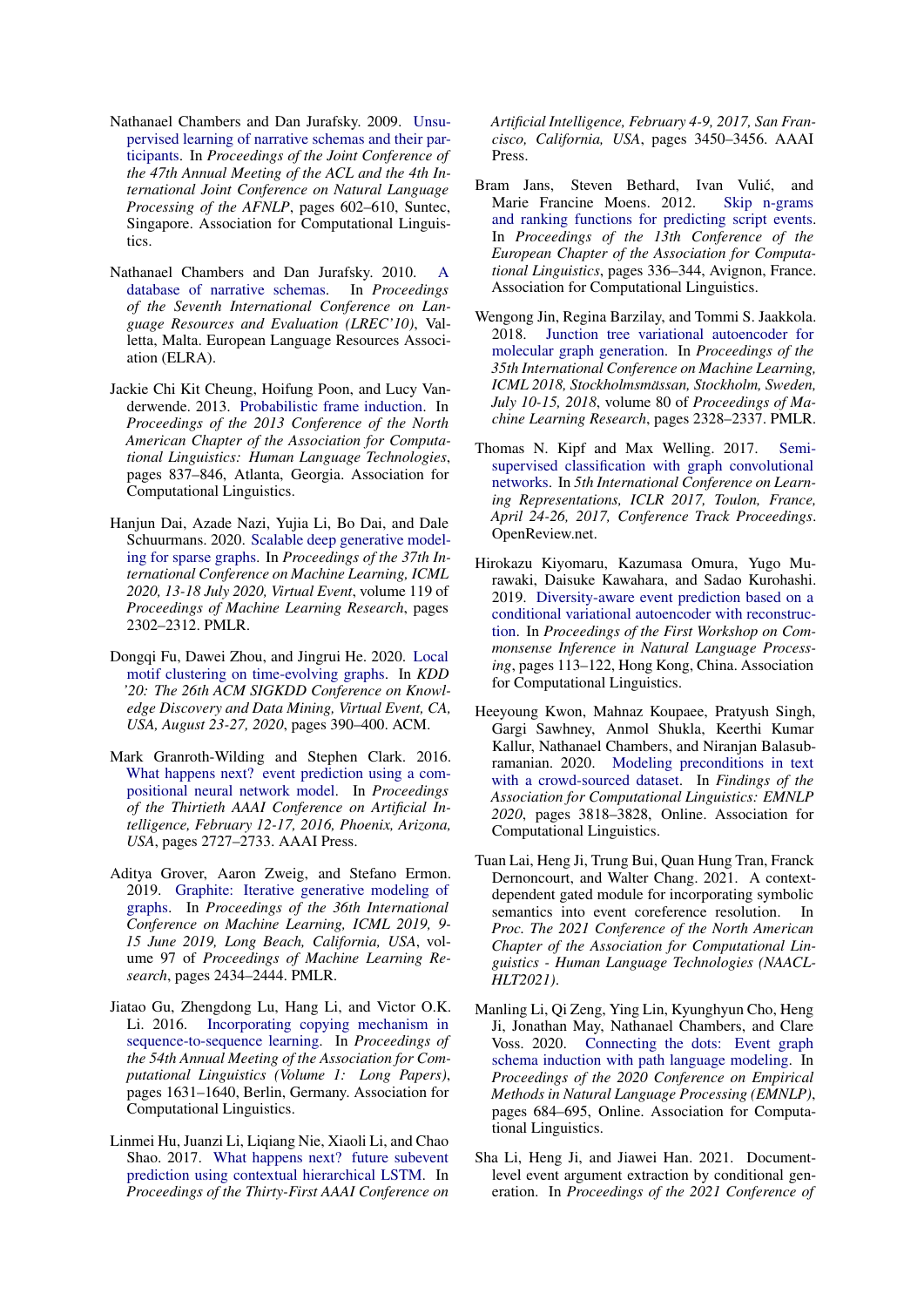*the North American Chapter of the Association for Computational Linguistics: Human Language Technologies*, pages 894–908.

- <span id="page-10-13"></span>Yujia Li, Oriol Vinyals, Chris Dyer, Razvan Pascanu, and Peter Battaglia. 2018a. Learning deep generative models of graphs. In *Proceedings of the 35 th International Conference on Machine Learning, Stockholm, Sweden, PMLR 80*.
- <span id="page-10-8"></span>Zhongyang Li, Xiao Ding, and Ting Liu. 2018b. [Constructing narrative event evolutionary graph for](https://doi.org/10.24963/ijcai.2018/584) [script event prediction.](https://doi.org/10.24963/ijcai.2018/584) In *Proceedings of the Twenty-Seventh International Joint Conference on Artificial Intelligence, IJCAI 2018, July 13-19, 2018, Stockholm, Sweden*, pages 4201–4207. ijcai.org.
- <span id="page-10-3"></span>Renjie Liao, Yujia Li, Yang Song, Shenlong Wang, William L. Hamilton, David Duvenaud, Raquel Urtasun, and Richard S. Zemel. 2019. [Efficient graph](https://proceedings.neurips.cc/paper/2019/hash/d0921d442ee91b896ad95059d13df618-Abstract.html) [generation with graph recurrent attention networks.](https://proceedings.neurips.cc/paper/2019/hash/d0921d442ee91b896ad95059d13df618-Abstract.html) In *Advances in Neural Information Processing Systems 32: Annual Conference on Neural Information Processing Systems 2019, NeurIPS 2019, December 8-14, 2019, Vancouver, BC, Canada*, pages 4257– 4267.
- <span id="page-10-0"></span>Ying Lin, Heng Ji, Fei Huang, and Lingfei Wu. 2020. [A joint neural model for information extraction with](https://doi.org/10.18653/v1/2020.acl-main.713) [global features.](https://doi.org/10.18653/v1/2020.acl-main.713) In *Proceedings of the 58th Annual Meeting of the Association for Computational Linguistics*, pages 7999–8009, Online. Association for Computational Linguistics.
- <span id="page-10-14"></span>Jenny Liu, Aviral Kumar, Jimmy Ba, Jamie Kiros, and Kevin Swersky. 2019. [Graph normalizing flows.](https://proceedings.neurips.cc/paper/2019/hash/1e44fdf9c44d7328fecc02d677ed704d-Abstract.html) In *Advances in Neural Information Processing Systems 32: Annual Conference on Neural Information Processing Systems 2019, NeurIPS 2019, December 8- 14, 2019, Vancouver, BC, Canada*, pages 13556– 13566.
- <span id="page-10-9"></span>Shangwen Lv, Wanhui Qian, Longtao Huang, Jizhong Han, and Songlin Hu. 2019. [Sam-net: Integrat](https://doi.org/10.1609/aaai.v33i01.33016802)[ing event-level and chain-level attentions to predict](https://doi.org/10.1609/aaai.v33i01.33016802) [what happens next.](https://doi.org/10.1609/aaai.v33i01.33016802) In *The Thirty-Third AAAI Conference on Artificial Intelligence, AAAI 2019, The Thirty-First Innovative Applications of Artificial Intelligence Conference, IAAI 2019, The Ninth AAAI Symposium on Educational Advances in Artificial Intelligence, EAAI 2019, Honolulu, Hawaii, USA, January 27 - February 1, 2019*, pages 6802–6809. AAAI Press.
- <span id="page-10-4"></span>Piyush Mishra, Akanksha Malhotra, Susan Windisch Brown, Martha Palmer, and Ghazaleh Kazeminejad. 2021. Schema curation interface: Enhancing user experience in curation tasks. In *Proc. The Joint Conference of the 59th Annual Meeting of the Association for Computational Linguistics and the 11th International Joint Conference on Natural Language Processing (ACL-IJCNLP 2021) Demo Track*.
- <span id="page-10-6"></span>Ashutosh Modi. 2016. [Event embeddings for seman](https://doi.org/10.18653/v1/K16-1008)[tic script modeling.](https://doi.org/10.18653/v1/K16-1008) In *Proceedings of The 20th*

*SIGNLL Conference on Computational Natural Language Learning*, pages 75–83, Berlin, Germany. Association for Computational Linguistics.

- <span id="page-10-10"></span>Ashutosh Modi, Tatjana Anikina, Simon Ostermann, and Manfred Pinkal. 2016. [InScript: Narrative texts](https://www.aclweb.org/anthology/L16-1555) [annotated with script information.](https://www.aclweb.org/anthology/L16-1555) In *Proceedings of the Tenth International Conference on Language Resources and Evaluation (LREC'16)*, pages 3485– 3493, Portorož, Slovenia. European Language Resources Association (ELRA).
- <span id="page-10-11"></span>Nasrin Mostafazadeh, Nathanael Chambers, Xiaodong He, Devi Parikh, Dhruv Batra, Lucy Vanderwende, Pushmeet Kohli, and James Allen. 2016a. [A cor](https://doi.org/10.18653/v1/N16-1098)[pus and cloze evaluation for deeper understanding of](https://doi.org/10.18653/v1/N16-1098) [commonsense stories.](https://doi.org/10.18653/v1/N16-1098) In *Proceedings of the 2016 Conference of the North American Chapter of the Association for Computational Linguistics: Human Language Technologies*, pages 839–849, San Diego, California. Association for Computational Linguistics.
- <span id="page-10-12"></span>Nasrin Mostafazadeh, Alyson Grealish, Nathanael Chambers, James Allen, and Lucy Vanderwende. 2016b. [CaTeRS: Causal and temporal relation](https://doi.org/10.18653/v1/W16-1007) [scheme for semantic annotation of event structures.](https://doi.org/10.18653/v1/W16-1007) In *Proceedings of the Fourth Workshop on Events*, pages 51–61, San Diego, California. Association for Computational Linguistics.
- <span id="page-10-7"></span>Dai Quoc Nguyen, Dat Quoc Nguyen, Cuong Xuan Chu, Stefan Thater, and Manfred Pinkal. 2017. [Se](https://www.aclweb.org/anthology/I17-2007)[quence to sequence learning for event prediction.](https://www.aclweb.org/anthology/I17-2007) In *Proceedings of the Eighth International Joint Conference on Natural Language Processing (Volume 2: Short Papers)*, pages 37–42, Taipei, Taiwan. Asian Federation of Natural Language Processing.
- <span id="page-10-5"></span>Kiem-Hieu Nguyen, Xavier Tannier, Olivier Ferret, and Romaric Besançon. 2015. [Generative event](https://doi.org/10.3115/v1/P15-1019) [schema induction with entity disambiguation.](https://doi.org/10.3115/v1/P15-1019) In *Proceedings of the 53rd Annual Meeting of the Association for Computational Linguistics and the 7th International Joint Conference on Natural Language Processing (Volume 1: Long Papers)*, pages 188– 197, Beijing, China. Association for Computational Linguistics.
- <span id="page-10-2"></span>Qiang Ning, Sanjay Subramanian, and Dan Roth. 2019. [An improved neural baseline for temporal relation](https://doi.org/10.18653/v1/D19-1642) [extraction.](https://doi.org/10.18653/v1/D19-1642) In *Proceedings of the 2019 Conference on Empirical Methods in Natural Language Processing and the 9th International Joint Conference on Natural Language Processing (EMNLP-IJCNLP)*, pages 6203–6209, Hong Kong, China. Association for Computational Linguistics.
- <span id="page-10-1"></span>Xiaoman Pan, Taylor Cassidy, Ulf Hermjakob, Heng Ji, and Kevin Knight. 2015. Unsupervised entity linking with abstract meaning representation. In *Proc. the 2015 Conference of the North American Chapter of the Association for Computational Linguistics – Human Language Technologies (NAACL-HLT 2015)*.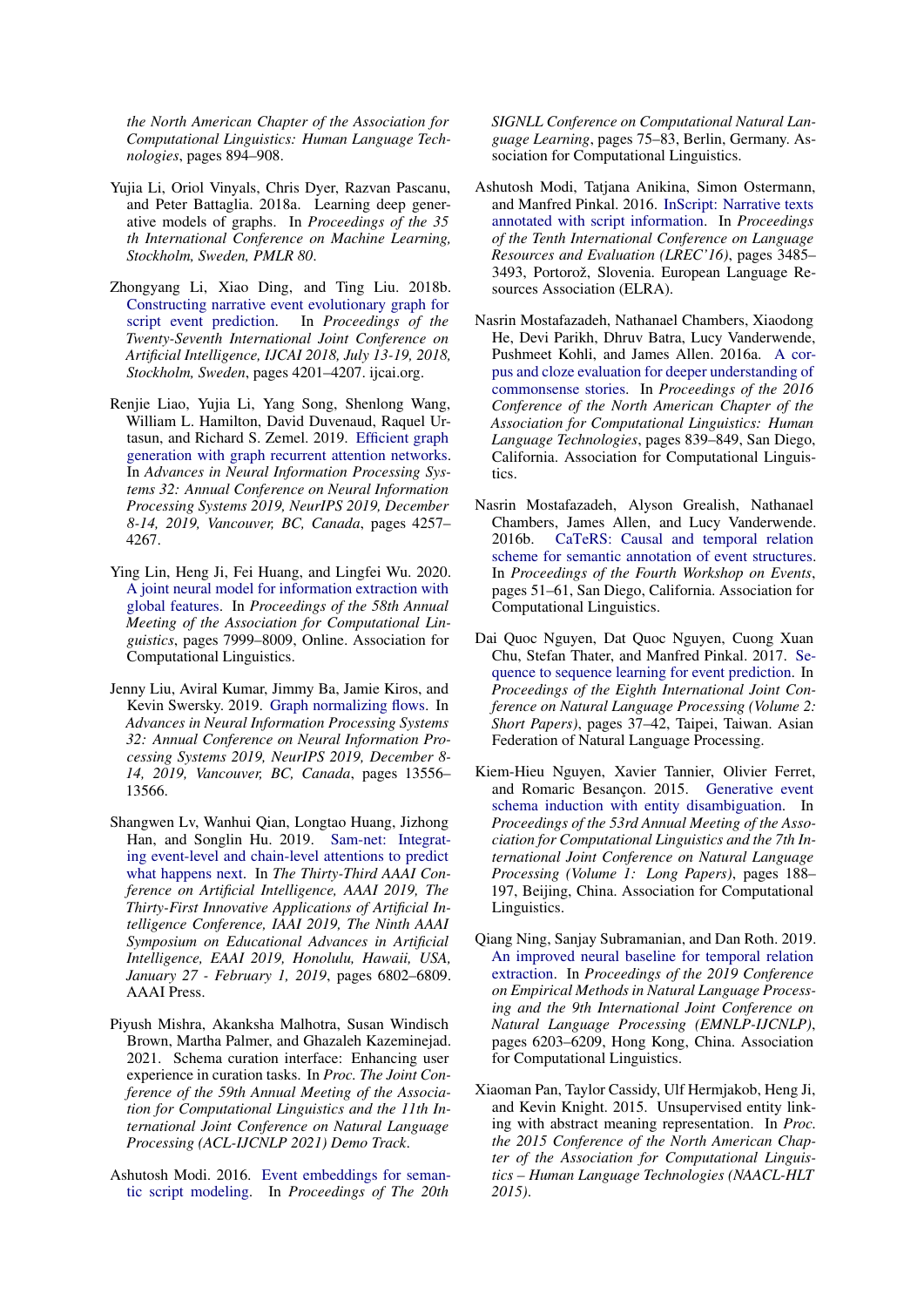- <span id="page-11-0"></span>Xiaoman Pan, Boliang Zhang, Jonathan May, Joel Nothman, Kevin Knight, and Heng Ji. 2017. [Cross](https://doi.org/10.18653/v1/P17-1178)[lingual name tagging and linking for 282 languages.](https://doi.org/10.18653/v1/P17-1178) In *Proceedings of the 55th Annual Meeting of the Association for Computational Linguistics (Volume 1: Long Papers)*, pages 1946–1958, Vancouver, Canada. Association for Computational Linguistics.
- <span id="page-11-6"></span>Jian Pei, Jiawei Han, Behzad Mortazavi-Asl, Helen Pinto, Qiming Chen, Umeshwar Dayal, and Meichun Hsu. 2001. Prefixspan: Mining sequential patterns by prefix-projected growth. In *Proceedings of the 17th International Conference on Data Engineering*, pages 215–224.
- <span id="page-11-12"></span>Haoruo Peng and Dan Roth. 2016. [Two discourse](https://doi.org/10.18653/v1/P16-1028) [driven language models for semantics.](https://doi.org/10.18653/v1/P16-1028) In *Proceedings of the 54th Annual Meeting of the Association for Computational Linguistics (Volume 1: Long Papers)*, pages 290–300, Berlin, Germany. Association for Computational Linguistics.
- <span id="page-11-9"></span>Karl Pichotta and Raymond Mooney. 2014. [Statisti](https://doi.org/10.3115/v1/E14-1024)[cal script learning with multi-argument events.](https://doi.org/10.3115/v1/E14-1024) In *Proceedings of the 14th Conference of the European Chapter of the Association for Computational Linguistics*, pages 220–229, Gothenburg, Sweden. Association for Computational Linguistics.
- <span id="page-11-5"></span>Karl Pichotta and Raymond J. Mooney. 2016. [Learn](http://www.aaai.org/ocs/index.php/AAAI/AAAI16/paper/view/12157)[ing statistical scripts with LSTM recurrent neural](http://www.aaai.org/ocs/index.php/AAAI/AAAI16/paper/view/12157) [networks.](http://www.aaai.org/ocs/index.php/AAAI/AAAI16/paper/view/12157) In *Proceedings of the Thirtieth AAAI Conference on Artificial Intelligence, February 12- 17, 2016, Phoenix, Arizona, USA*, pages 2800–2806. AAAI Press.
- <span id="page-11-4"></span>Rachel Rudinger, Pushpendre Rastogi, Francis Ferraro, and Benjamin Van Durme. 2015. [Script induction as](https://doi.org/10.18653/v1/D15-1195) [language modeling.](https://doi.org/10.18653/v1/D15-1195) In *Proceedings of the 2015 Conference on Empirical Methods in Natural Language Processing*, pages 1681–1686, Lisbon, Portugal. Association for Computational Linguistics.
- <span id="page-11-3"></span>Michael Schlichtkrull, Thomas N Kipf, Peter Bloem, Rianne Van Den Berg, Ivan Titov, and Max Welling. 2018. Modeling relational data with graph convolutional networks. In *European Semantic Web Conference*, pages 593–607. Springer.
- <span id="page-11-8"></span>Lei Sha, Sujian Li, Baobao Chang, and Zhifang Sui. 2016. [Joint learning templates and slots for event](https://doi.org/10.18653/v1/N16-1049) [schema induction.](https://doi.org/10.18653/v1/N16-1049) In *Proceedings of the 2016 Conference of the North American Chapter of the Association for Computational Linguistics: Human Language Technologies*, pages 428–434, San Diego, California. Association for Computational Linguistics.
- <span id="page-11-17"></span>Chence Shi, Minkai Xu, Zhaocheng Zhu, Weinan Zhang, Ming Zhang, and Jian Tang. 2020. [Graphaf:](https://openreview.net/forum?id=S1esMkHYPr) [a flow-based autoregressive model for molecular](https://openreview.net/forum?id=S1esMkHYPr) [graph generation.](https://openreview.net/forum?id=S1esMkHYPr) In *8th International Conference on Learning Representations, ICLR 2020, Addis Ababa, Ethiopia, April 26-30, 2020*. OpenReview.net.
- <span id="page-11-14"></span>Martin Simonovsky and Nikos Komodakis. 2018. Graphvae: Towards generation of small graphs using variational autoencoders. In *International Conference on Artificial Neural Networks*, pages 412–422. Springer.
- <span id="page-11-13"></span>Lilian DA Wanzare, Alessandra Zarcone, Stefan Thater, and Manfred Pinkal. 2016. A crowdsourced database of event sequence descriptions for the acquisition of high-quality script knowledge.
- <span id="page-11-10"></span>Noah Weber, Niranjan Balasubramanian, and Nathanael Chambers. 2018. [Event representations](https://www.aaai.org/ocs/index.php/AAAI/AAAI18/paper/view/17126) [with tensor-based compositions.](https://www.aaai.org/ocs/index.php/AAAI/AAAI18/paper/view/17126) In *Proceedings of the Thirty-Second AAAI Conference on Artificial Intelligence, (AAAI-18), the 30th innovative Applications of Artificial Intelligence (IAAI-18), and the 8th AAAI Symposium on Educational Advances in Artificial Intelligence (EAAI-18), New Orleans, Louisiana, USA, February 2-7, 2018*, pages 4946–4953. AAAI Press.
- <span id="page-11-11"></span>Noah Weber, Rachel Rudinger, and Benjamin Van Durme. 2020. [Causal inference of script knowl](https://doi.org/10.18653/v1/2020.emnlp-main.612)[edge.](https://doi.org/10.18653/v1/2020.emnlp-main.612) In *Proceedings of the 2020 Conference on Empirical Methods in Natural Language Processing (EMNLP)*, pages 7583–7596, Online. Association for Computational Linguistics.
- <span id="page-11-2"></span>Haoyang Wen, Ying Lin, Tuan Lai, Xiaoman Pan, Sha Li, Xudong Lin, Ben Zhou, Manling Li, Haoyu Wang, Hongming Zhang, et al. 2021a. Resin: A dockerized schema-guided cross-document crosslingual cross-media information extraction and event tracking system. In *Proceedings of the 2021 Conference of the North American Chapter of the Association for Computational Linguistics: Human Language Technologies: Demonstrations*, pages 133–143.
- <span id="page-11-1"></span>Haoyang Wen, Yanru Qu, Heng Ji, Qiang Ning, Jiawei Han, Avi Sil, Hanghang Tong, and Dan Roth. 2021b. Event time extraction and propagation via graph attention networks. In *Proc. The 2021 Conference of the North American Chapter of the Association for Computational Linguistics - Human Language Technologies (NAACL-HLT2021)*.
- <span id="page-11-7"></span>Zhilin Yang, Zihang Dai, Yiming Yang, Jaime G. Carbonell, Ruslan Salakhutdinov, and Quoc V. Le. 2019. [Xlnet: Generalized autoregressive pretraining for](https://proceedings.neurips.cc/paper/2019/hash/dc6a7e655d7e5840e66733e9ee67cc69-Abstract.html) [language understanding.](https://proceedings.neurips.cc/paper/2019/hash/dc6a7e655d7e5840e66733e9ee67cc69-Abstract.html) In *Advances in Neural Information Processing Systems 32: Annual Conference on Neural Information Processing Systems 2019, NeurIPS 2019, December 8-14, 2019, Vancouver, BC, Canada*, pages 5754–5764.
- <span id="page-11-16"></span>Sanghyun Yoo, Young-Seok Kim, Kang Hyun Lee, Kuhwan Jeong, Junhwi Choi, Hoshik Lee, and Young Sang Choi. 2020. Graph-aware transformer: Is attention all graphs need? *arXiv preprint arXiv:2006.05213*.
- <span id="page-11-15"></span>Jiaxuan You, Rex Ying, Xiang Ren, William L. Hamilton, and Jure Leskovec. 2018. [Graphrnn: Generat-](http://proceedings.mlr.press/v80/you18a.html)